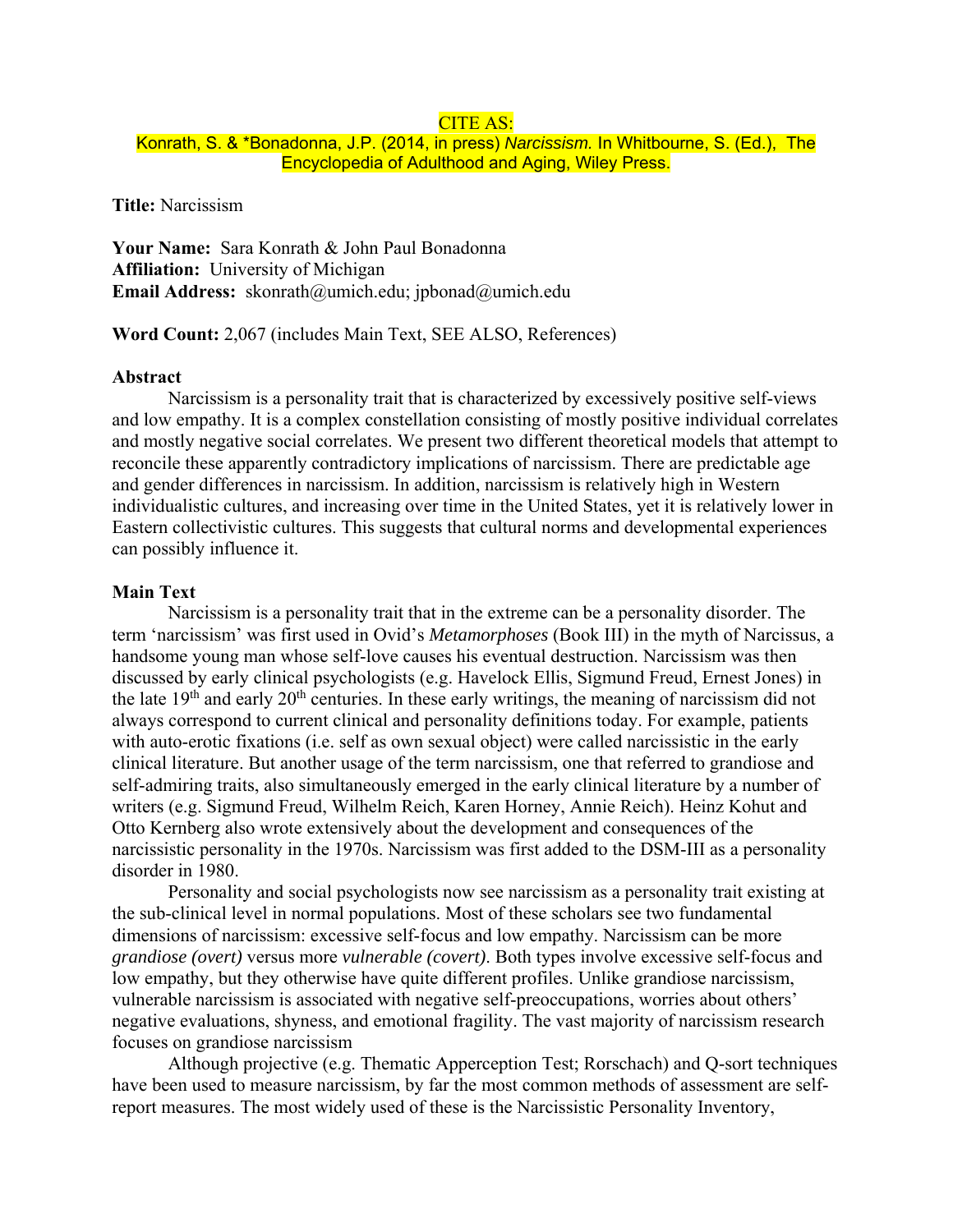containing 40 forced-choice items (e.g., "*If I ruled the world it would be a better place*" versus "*The thought of ruling the world frightens the hell out of me*"), used to measure grandiose narcissism. The NPI can be broken down into several subscales, most commonly seven. These subscales can also be combined to examine *healthy* versus *unhealthy* narcissism. Other less established measures of narcissism include the Hypersensitive Scale (HSNS), which measures vulnerable (or covert) narcissism, the Five-Factor Narcissism Inventory (FFNI), and the Pathological Narcissism Inventory (PNI), which both measure grandiose and vulnerable narcissism.

More (overt) narcissistic people have higher self-esteem, and are happier, less depressed, less anxious, and more creative than less narcissistic people. Yet they are prone to high defensiveness, and physiological measures (e.g. stress hormones, cardiovascular) show a pronounced reactivity to stress among narcissistic people, pointing to the value of moving beyond self-report when studying narcissism. Narcissism is also associated with poor interpersonal relationships. Early on in narcissism's history, clinical theorists observed that if narcissistic people experienced a threat to their egos, they would act aggressively. Indeed, there is much contemporary research in support of this idea.

 Two theoretical models help to explain many of the correlates of narcissism. *The Extended Agency Model*, proposed by Campbell and Foster (2007), suggests that narcissism consists of a system that prioritizes agentic concerns (e.g. status, power) over communal concerns (e.g. warmth, connection). The narcissistic personality also has an approach orientation (strongly motivated by reward), a sense of entitlement, and grandiose self-views. These features lead to certain *interpersonal skills* (e.g. confidence, charisma, extraversion), *interpersonal strategies* (e.g. game playing with others, self-promotion, showing off), and *intrapersonal strategies* (e.g. self-serving biases).

Campbell and Foster posit that the components of this system work to reinforce one another, creating a self-regulatory mechanism for narcissistic people that produces positive feelings, known as *narcissistic esteem*, which is characterized by feelings of dominance and pride. In order for this system to be established and maintained, suitable factors must exist. These factors are those that promote and nurture the components of the system, such as constant praise and attention. As time progresses, the minimum thresholds needed to maintain this system increase, making it increasingly difficult to preserve. Thus, narcissistic esteem operates similarly to an addictive substance, affecting narcissistic people and their loved ones in predictably undesirable ways as narcissistic tendencies unfold.

 The *Dynamic Self-Regulatory Model*, proposed by Morf and Rhodewalt (2001), also helps to explain the complexities of correlates of narcissism. *Self-regulation* is the process by which narcissistic people moderate their self-image through inter- and intrapersonal processes. Narcissistic *interpersonal processes* are characterized by social manipulations that draw positive responses from others, in order to elevate self-esteem. Narcissistic *intrapersonal processes* are the engineers of narcissistic social behaviors. These are often characterized by an internal manipulation of social feedback in order to fit the grandiose self-views of narcissistic people (e.g. selecting only positive aspects of feedback, or inaccurately recalling past events). These self-regulatory processes are thought to be at the core of the narcissistic personality.

Morf and Rhodewalt posit that narcissistic self-knowledge is grandiose in nature, yet also quite delicate. This causes the narcissist's self-esteem to fluctuate drastically, depending on their social interactions, yet also to remain much higher than average. Narcissistic people use social relationships to their advantage in order to build themselves up, but ultimately these relationships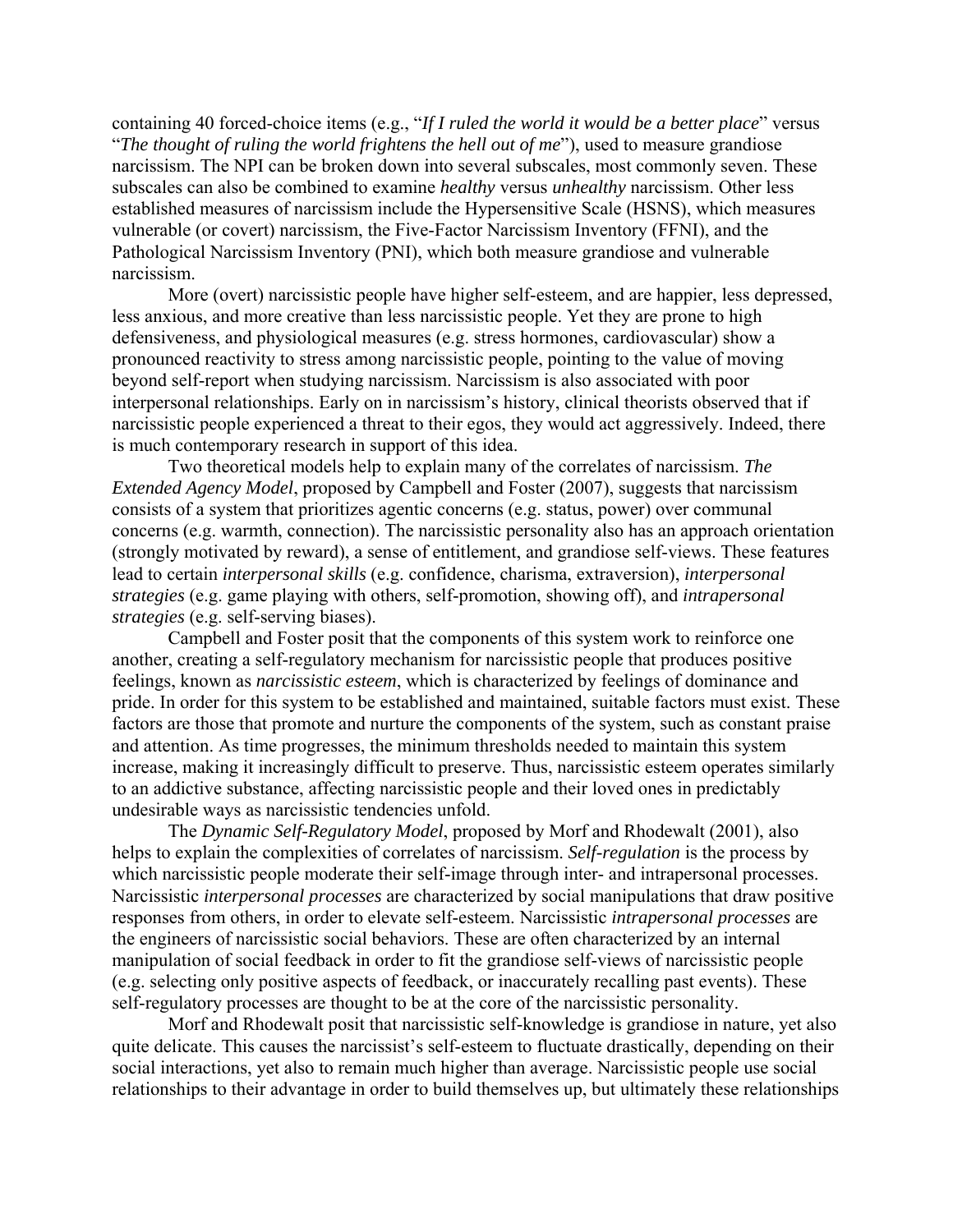fail, since narcissistic people have low empathy and low trust in others. Herein lies the paradoxical life of narcissistic people: their social behaviors ultimately end the relationships that they count on in order to maintain their grandiose self-views.

There are predictable age and gender differences in narcissism. Several studies have found that younger people are more narcissistic than older people. The exact reason for this finding, however, is unknown. The *disorder burnout* theory suggests that narcissistic traits decrease with age, a pattern that clinicians have observed in other disorders (e.g. antisocial personality disorder, borderline personality disorder). The *reality principle model* also attempts to explain this finding. As children and adolescents age, they are presented with more challenges, and therefore more chances to fail. As they encounter more and more of these challenges and failures, the traits associated with narcissism diminish because reality overrides grandiose visions. Another theory, *birth cohort effects*, however, offers an additional explanation. Some social scientists posit that younger generations were raised in an era where the focus on selfesteem and individual identity was much higher than those in older generations. This would help to explain both the fact that young adults score higher on the Narcissistic Personality Inventory than older adults, and that young adults in recent years score higher on the NPI compared to young adults from previous generations.

Many studies have also found that men tend to be more narcissistic than women. This result is not surprising, since men are generally socialized to take on a more independent role, while women are socialized to be more interdependent. In addition, narcissism is relatively high in Western individualistic cultures (e.g. United States), yet it is relatively lower in Eastern collectivistic cultures (e.g. Japan). Furthermore, other studies have found a positive relationship between narcissism and independent self-construal, a construct very closely related to individualism. Taken together, age, gender, and cultural differences in narcissism suggest that cultural norms and developmental experiences can possibly influence narcissism. Indeed, studies concerning the development of narcissism find that more indulgent, permissive, and indifferent parenting styles are more likely to elicit narcissistic traits.

Little research exists on the potential long-term health consequences of narcissism, but recent longitudinal studies have begun to shed light on this area of interest. These studies have demonstrated that over a course of time, narcissism may increase in people with a combination of high well-being and low emotional reactivity. In addition, those with high levels of *unhealthy*  narcissism who also show an over-identification with others demonstrate a decline in psychological health from their early 30s to mid 70s. However, people with a high level of *healthy* narcissism have higher psychological health throughout this timespan. Another longitudinal study demonstrated that between the ages of 43 and 53, Hypersensitivity (a measure of unhealthy narcissism) predicts more depressive symptoms, more physical health problems, and lower life satisfaction and well-being. The same study revealed that increases in Willfulness (unhealthy) and Autonomy (healthy) predict increased psychological and physical health. Finally, female *vulnerable* narcissists demonstrate individuality and creativity during their college years, however, at midlife these women have more psychological distress, depression, anger, unhappy intimate relationships, and the use of psychotherapy. On the other hand, grandiose narcissism in females predicts successful careers at mid-life, and is uncorrelated with pathology. It is important to note, however, that with longitudinal studies, causal inferences cannot be made.

Future research should be aware of the problems with self-report outcome measures when studying a trait characterized by excessively positive self-focus. Thus, physiological (e.g. fMRI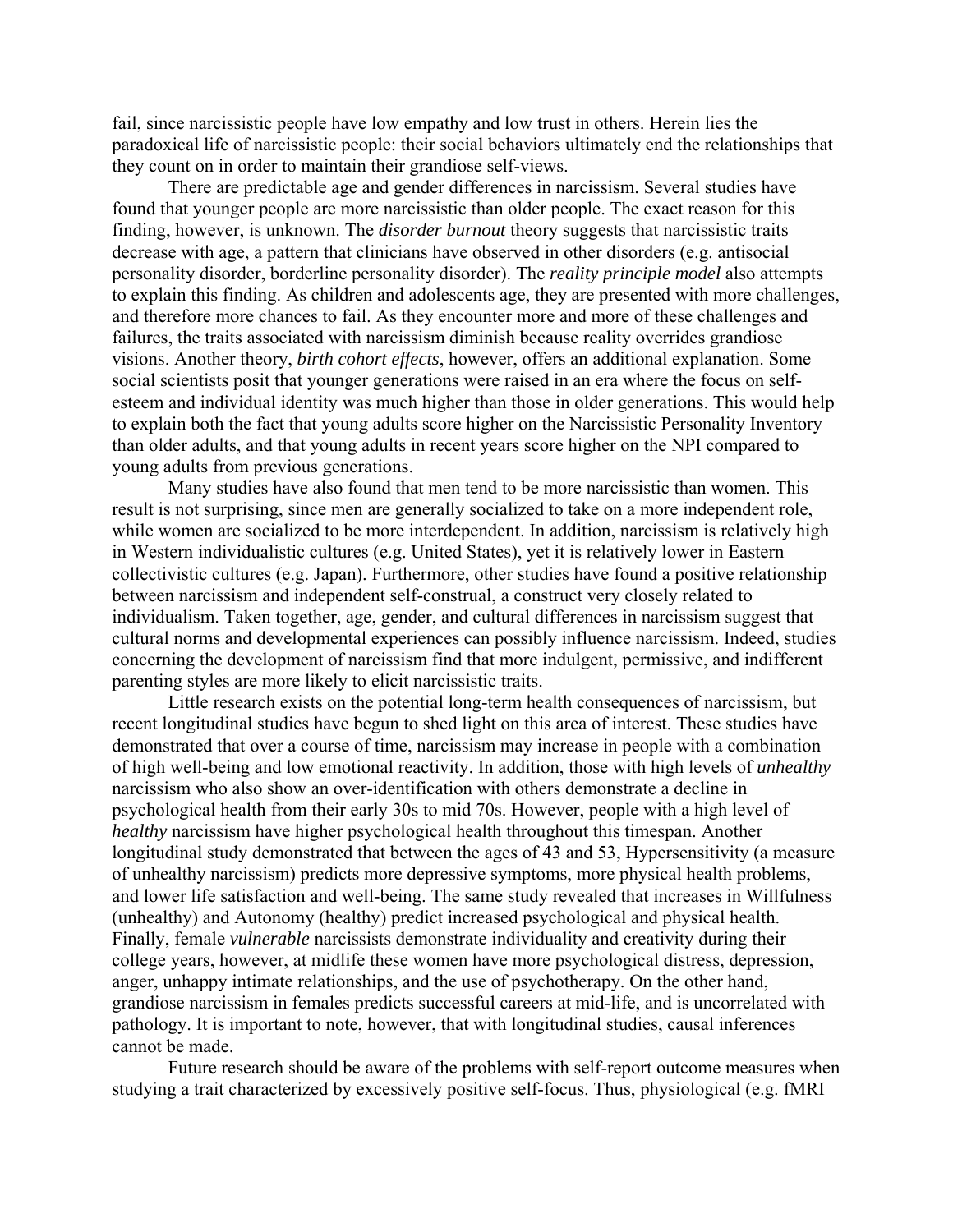studies), social cognitive (e.g. implicit association tests), and behavioral (e.g. aggression) measures should be used whenever possible. In addition, although much is known about the developmental antecedents and consequences of the personality trait narcissism, very little is known about how to either reduce narcissism itself, or its undesirable outcomes such as aggressive behavior. Strategies that address one of its core defining features (e.g. increasing empathy) are recommended.

## **SEE ALSO:**

Age, Cohort and Period Effects; Close/Romantic relationships; Cultural differences in personality development; Psychosocial development

## **References and Further Readings**

- Baumeister, R. F., B Bushman, and W. K. Campbell. "Self-Esteem, Narcissism, and Aggression: Does Violence Result from Low Self-Esteem or from Threatened Egotism?" *Current Directions in Psychological Science* 9, no. 1 (2000): 26-29.
- Bushman, Brad J., and Roy F. Baumeister. "Threatened Egotism, Narcissism, Self-Esteem, and Direct and Displaced Aggression: Does Self-Love or Self-Hate Lead to Violence?" *Journal of Personality and Social Psychology* 75, no. 1 (1998): 219-29.
- Campbell, W Keith, and Joshua D Foster. "The Narcissistic Self: Background, an Extended Agency Model, and Ongoing Controversies." *The self* (2007): 115-38.
- Campbell, W.K., C Foster, and Eli J. Finkel. "Does Self-Love Lead to Love for Others? A Story of Narcissistic Game Playing." *Journal of Personality and Social Psychology* 83, no. 2 (2002): 340-54.
- Campbell, W.K., Eric A. Rudich, and Constantine Sedikides. "Narcissism, Self-Esteem, and the Positivity of Self-Views: Two Portraits of Self-Love." *Personality and Social Psychology Bulletin* 28, no. 3 (2002): 358-68.
- Cramer, P., & Jones, C. J. (2008). Narcissism, identification, and longitudinal change in psychological health: Dynamic predictions. *Journal of Research in Personality, 42*(5), 1148-1159.
- Cramer, Phebe. "Young Adult Narcissism: A 20 Year Longitudinal Study of the Contribution of Parenting Styles, Preschool Precursors of Narcissism, and Denial." *Journal of Research in Personality* 45, no. 1 (2011): 19-28.
- Edelstein, R. S., Newton, N. J., & Stewart, A. J. (2012). Narcissism in Midlife: Longitudinal Changes in and Correlates of Women's Narcissistic Personality Traits. *Journal of Personality, 80*(5), 1179-1204.
- Foster, Joshua D, W Keith Campbell, and Jean M Twenge. "Individual Differences in Narcissism: Inflated Self-Views across the Lifespan and around the World." *Journal of Research in Personality* 37, no. 6 (2003): 469-86.
- Horton, Robert S, Geoff Bleau, and Brian Drwecki. "Parenting Narcissus: What Are the Links between Parenting and Narcissism?" *Journal of Personality* 74, no. 2 (2006): 345-76.
- Horvath, Stephan, and Carolyn C Morf. "Narcissistic Defensiveness: Hypervigilance and Avoidance of Worthlessness." *Journal of Experimental Social Psychology* 45, no. 6 (2009): 1252-58.
- Konrath, S, B Bushman, and W.K. Campbell. "Attenuating the Link between Threatened Egotism and Aggression." *Psychol Sci* 17, no. 11 (2006): 995-1001.